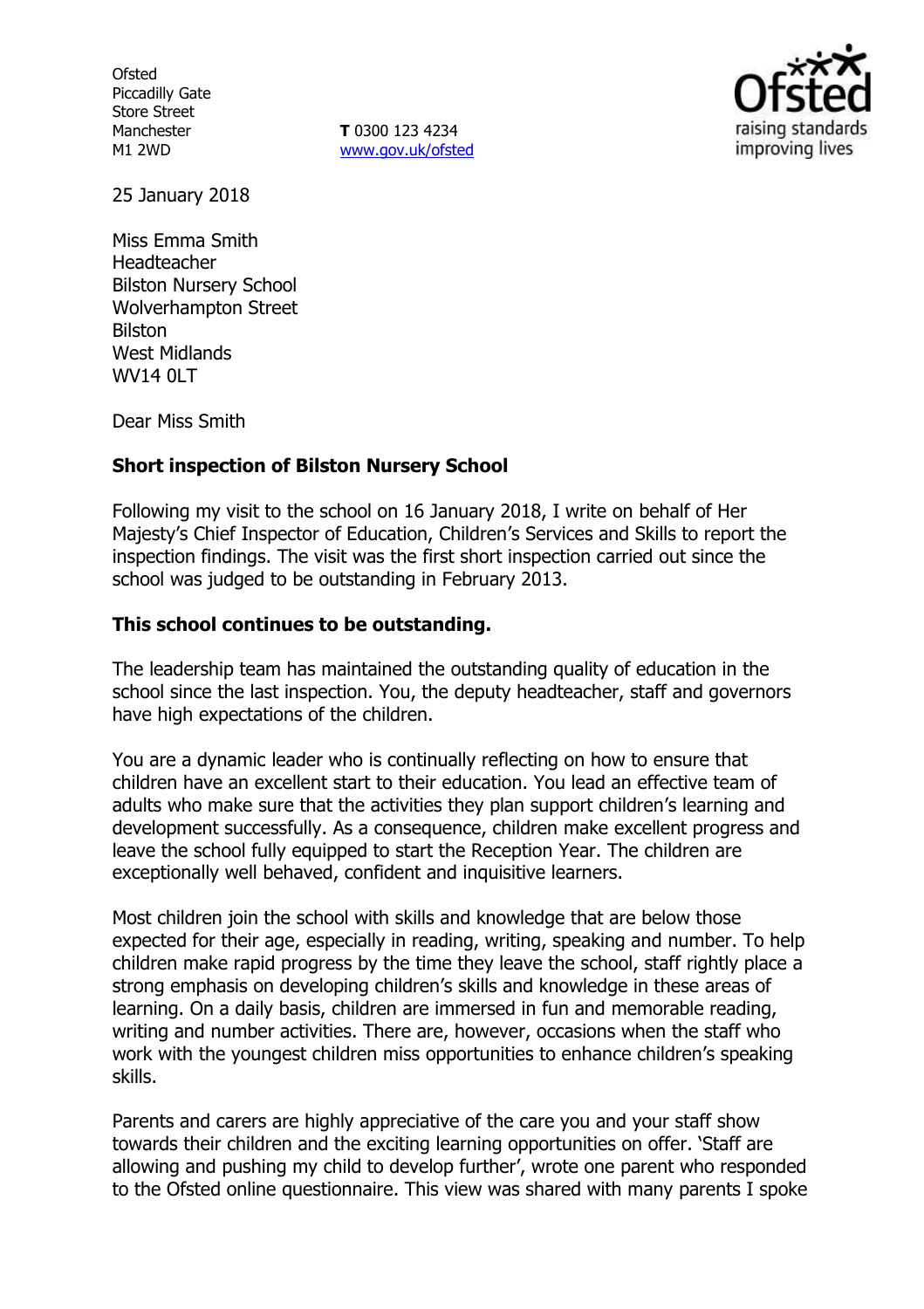

with during the inspection. 'Learning is fun' and 'My child has come on leaps and bounds' were just some of the views conveyed by parents.

In September 2017, the governing bodies of Bilston Nursery School and Eastfield Nursery School federated. Governors are effective in carrying out their roles and responsibilities. They use their visits to the school to provide you and other leaders with robust challenge around aspects such as the achievement of children in mathematics. At the time of the previous inspection, governors were asked to provide parents with more information about their work, and their impact in helping the school to improve. Governors use the school newsletter as a forum for providing parents with information about themselves and their work. Members of the governing body also make sure they are available to speak with parents during parents' evenings and other school events. The recently federated governing body is particularly keen to increase parental involvement in the work of the school. They are considering ways in which they can give parents more opportunities to share their views and ideas for improvement.

Following the last inspection, you were also asked to help children further develop their technological skills. The actions you and the staff have taken in response to this have been effective. Children learn to programme simple robots, use the basic functions of a computer mouse, and operate toys so that they light up, move and make sounds. The school's artist in residence has made an excellent contribution towards developing children's technological skills. The artist has, for instance, successfully helped children to use cameras and video recorders to create a range of video animations. For example, 'The land that tidy up time forgot' animation shows a group of 'dinosaurs' moving around and over wooden blocks until they form an orderly group.

# **Safeguarding is effective.**

There is strong culture of safeguarding. Through 'risky play', staff teach children how to keep safe. For example, when toasting marshmallows, carving sticks and building structures in the forest school, children learn how to use tools safely. The outdoor areas are fun and inspire children to explore and investigate their surroundings. The play equipment and the outdoor spaces have been carefully designed so that children learn to climb, jump, roll, balance and move with care.

Leaders ensure that the arrangements for keeping children safe are fit for purpose. Staff are aware of any indications of potential risk. For instance, they keep a close check on any changes in children's behaviour and attendance and make sure that they report concerns to the relevant person. Members of the governing body review the school's systems and procedures regularly. They undertake their own health and safety walks and check that any potential issues are resolved quickly. The parents I spoke with during the inspection were complimentary about the welfare and safety of their children.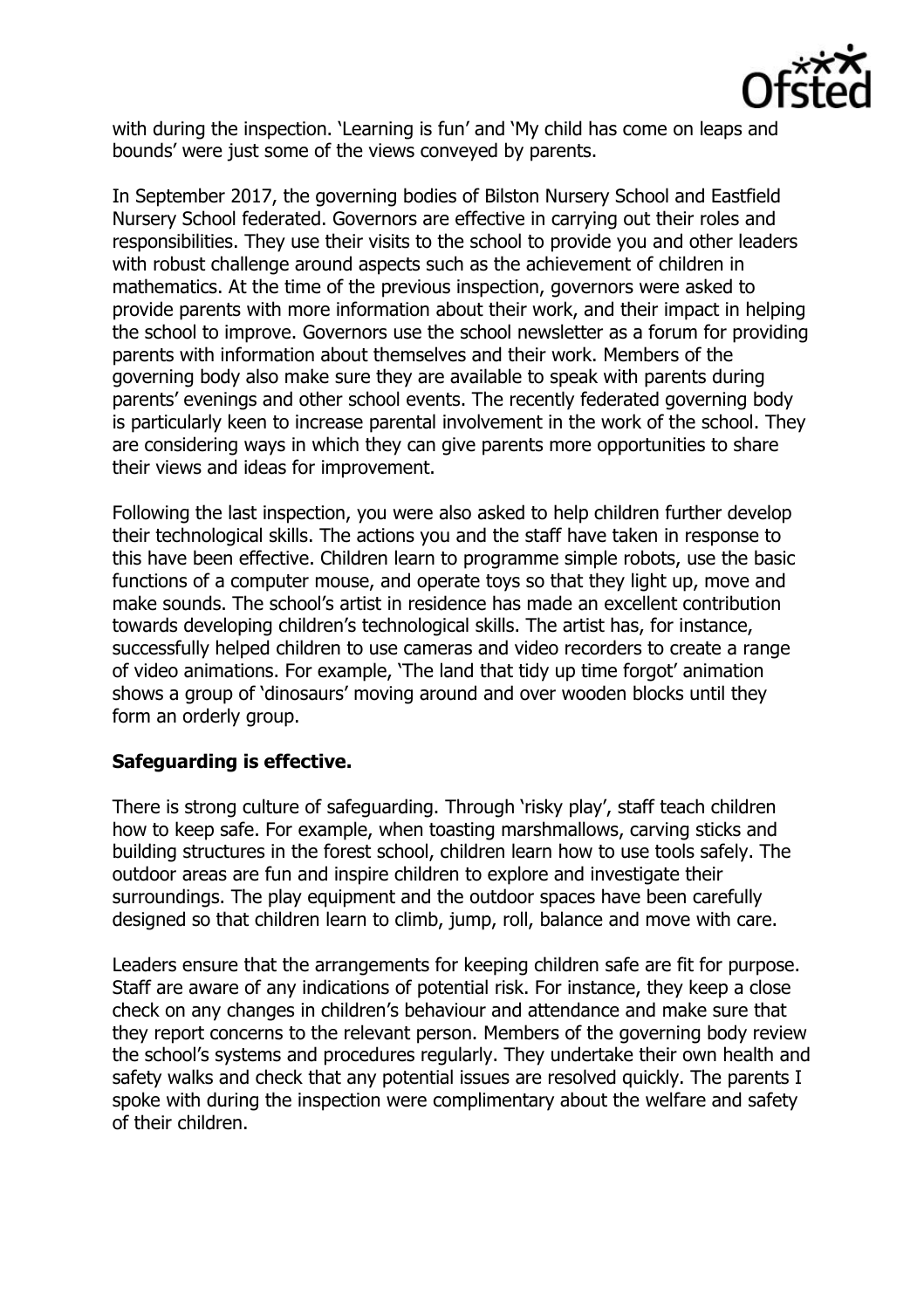

## **Inspection findings**

- You and the deputy headteacher have an exceptional understanding of how young children learn and their interests. You ensure that staff take account of this when planning activities and projects. As a consequence, children of different abilities make rapid progress and show high levels of interest and concentration.
- Once a week, children take part in 'project day'. The children have the chance to take on different roles. In one example, children became 'superheroes and spies'. They used their investigative skills to search for the 'creature' in the school garden. Once the 'creature' was found they worked together to design and make it a home. Projects such as this successfully promote children's curiosity and imagination, and they have a beneficial impact on children's social development.
- Opportunities for two-, three- and four-year-old children to develop their writing and number skills are widespread and integrated fully into the activities led by adults and the activities that children choose for themselves. Children use marks to express their ideas, with some attempting to write simple words. They confidently count a small number of objects, correctly name basic shapes, and use appropriate words and phrases to describe the size of different items.
- During the inspection, a group of children were thoroughly enjoying retelling the story, 'We're going on a bear hunt'. As the children sculpted the playdough into the shape of a bear, the teacher skilfully used questions to encourage the children to use appropriate vocabulary to describe the bear and to recall key events in the story. Staff sometimes miss the chance to help the youngest children in the school to move on from using simple words to simple phrases and sentences when talking to an adult or their classmates.
- With valuable support from your school improvement adviser, you have refined the way in which you track the progress of different groups of children. You use this information well to identify any gaps in the knowledge and skills of disadvantaged children and to plan appropriate support. These children have benefited greatly from visits to the local library, storytelling workshops, and additional help with reading, writing and number. Your latest information shows that differences between the knowledge, skills and understanding of disadvantaged children and other children are diminishing quickly.
- As the headteacher of Bilston Nursery School and Eastfield Nursery School, you have appointed leaders and teachers with specific skills to work across both settings. These staff ensure that different groups of children make strong gains in their learning. A leader with responsibility for children who have special educational needs and/or disabilities, for instance, makes sure that the needs of these children are identified quickly and that they receive personalised support. Some of the parents I spoke with were highly complimentary about the individual assistance for their children and the positive difference this was making to their children's learning and confidence.
- The classrooms and outdoor areas are transformed regularly so that children have access to a wide range of high-quality resources to support their learning. Children look forward with excitement to the wonderland of activities on offer, for example building castles for giants, making potions in the mud kitchen, baking